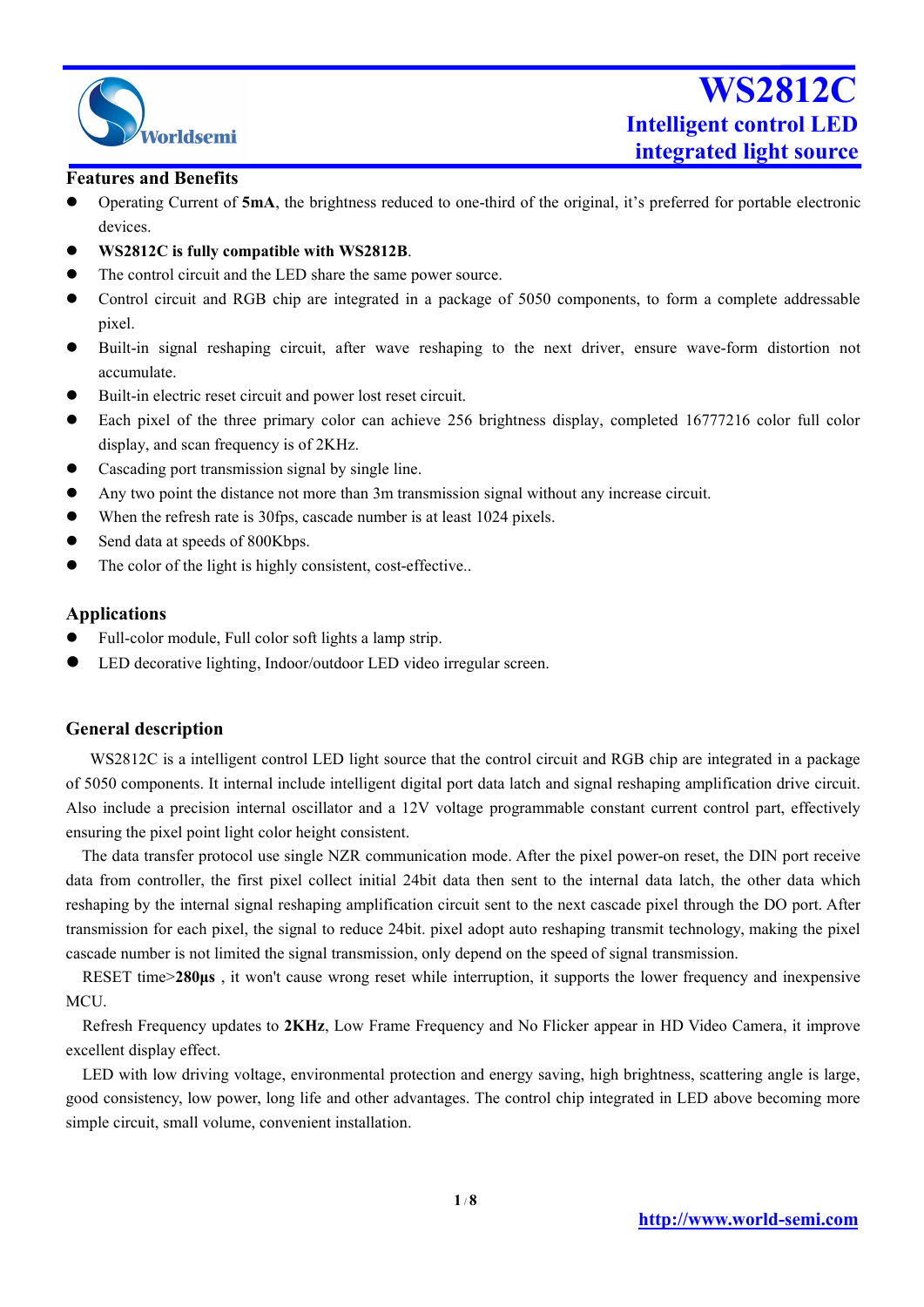

### **Mechanical Dimensions**



**Remarks:** Dimension of 5.0\*5.4\*1.57mm, default Tolerance of 0.05mm.

### **PIN Configuration**



### **PIN Function**

| NO.         | <b>Symbol</b> | <b>Function description</b> |
|-------------|---------------|-----------------------------|
|             | <b>VDD</b>    | Power supply LED            |
| ∍           | <b>DOUT</b>   | Control data signal output  |
| $\mathbf 3$ | <b>VSS</b>    | Ground                      |
|             | <b>DIN</b>    | Control data signal input   |

### **Absolute Maximum Ratings**

| <b>Parameter</b>               | <b>Symbol</b> | <b>Ratings</b>          | Unit            |
|--------------------------------|---------------|-------------------------|-----------------|
| Power supply voltage           | $V_{DD}$      | $+3.5 \rightarrow +5.3$ |                 |
| Input voltage                  |               | $-0.5 \sim$ VDD+0.5     |                 |
| Operation junction temperature | Topt          | $-25 \sim +85$          | $^{\circ}$<br>◡ |
| Storage temperature range      | Tstg          | $-40 \rightarrow 105$   | $^{\circ}$<br>◡ |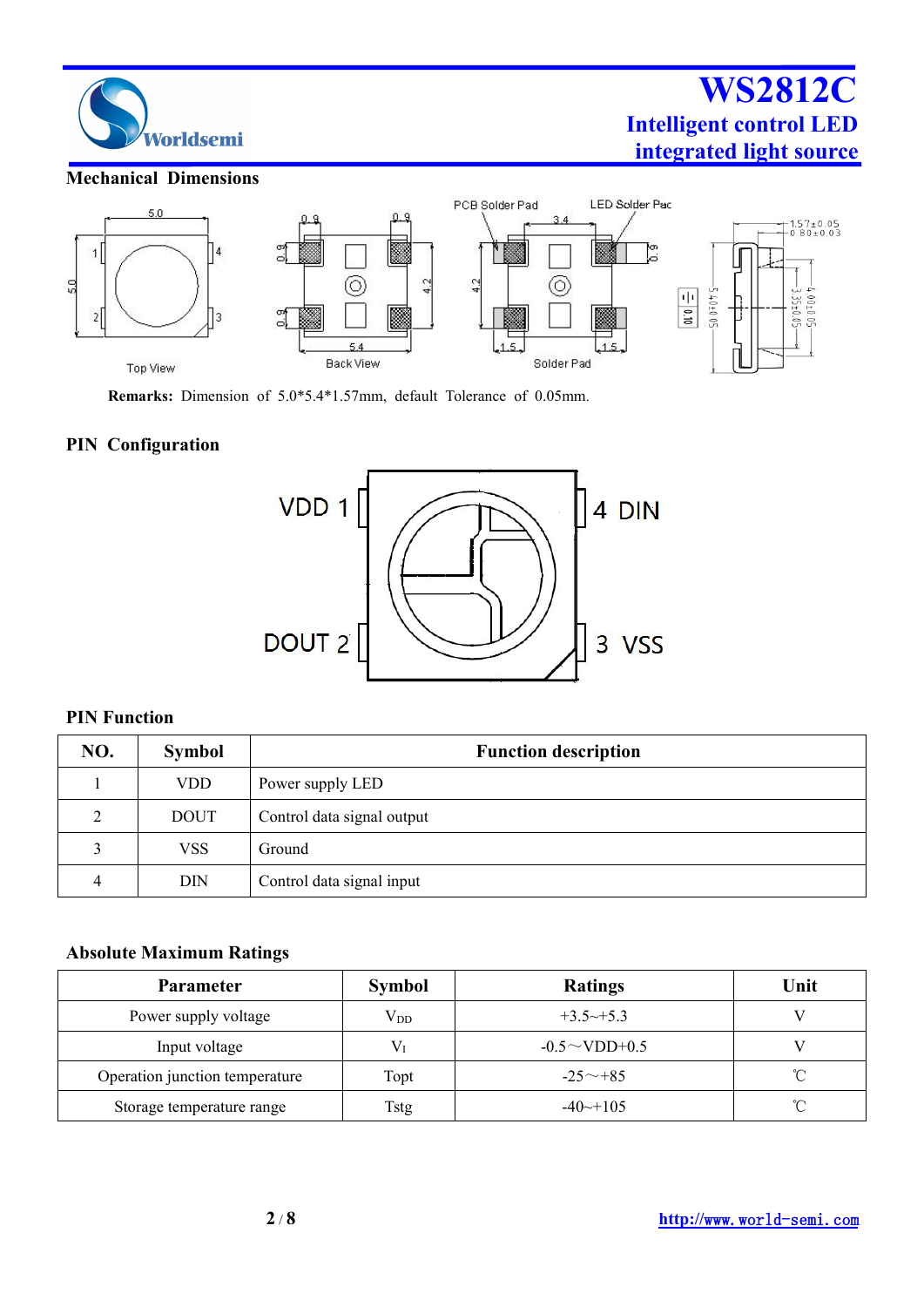

| Electrical Characteristics (T <sub>A</sub> =-20 $\sim$ +70°C, V <sub>DD</sub> =4.5 $\sim$ 5.5V, V <sub>SS</sub> =0V, unless otherwise specified) |  |  |
|--------------------------------------------------------------------------------------------------------------------------------------------------|--|--|
|--------------------------------------------------------------------------------------------------------------------------------------------------|--|--|

| <b>Parameter</b>    | <b>Symbol</b> | <b>Conditions</b>     | Min                                   | <b>Tpy</b> | <b>Max</b>          | Unit         |
|---------------------|---------------|-----------------------|---------------------------------------|------------|---------------------|--------------|
| Input current       | II.           | $V_I = V_{DD}/V_{SS}$ |                                       |            | $\pm 1$             | μA           |
| Input voltage level | $V_{IH}$      | $D_{IN}$ , SET        | 0.7V <sub>DD</sub>                    | ____       |                     | $\mathbf{V}$ |
|                     | $V_{IL}$      | $D_{IN}$ , SET        |                                       |            | 0.3 V <sub>DD</sub> | $\mathbf{V}$ |
| Hysteresis voltage  | $V_H$         | $D_{IN}$ , SET        | and the control of the control of the | 0.35       | _____               | $\mathbf{V}$ |

### **Switching Characteristics**  $(T_A = -20 \sim +70^\circ C, V_{DD} = 4.5 \sim 5.5 V, V_{SS} = 0 V$ , unless otherwise specified)

| <b>Parameter</b>        | <b>Symbol</b> | Condition                                    | Min | <b>Tpy</b> | <b>Max</b> | Unit    |
|-------------------------|---------------|----------------------------------------------|-----|------------|------------|---------|
| Transmission delay time | $t_{\rm PLZ}$ | $CL=15pF, DIN\rightarrow DOUT, RL=10K\Omega$ |     |            | 300        | ns      |
| Fall time               | tTHZ          | CL=300pF, OUTR/OUTG/OUTB                     |     |            | 120        | $\mu$ s |
| Input capacity          | U             |                                              |     |            |            | pF      |

### **LED Characteristics**

|                                         | <b>Ref. Value</b> |
|-----------------------------------------|-------------------|
| Quiescent Current                       | 0.3mA             |
| <b>RGB Channel Constant Current</b>     | 5mA               |
| <b>RED</b> Brightness (Central Value)   | 60 <sub>mcd</sub> |
| <b>GREEN</b> Brightness (Central Value) | $245 \text{med}$  |
| <b>BLUE</b> Brightness (Central Value)  | 65 <sub>mcd</sub> |
| WHITE Brightness (Central Value)        | $365 \text{mod}$  |
| <b>RED</b> Wavelength                   | $620 - 625$ nm    |
| <b>GREEN</b> Wavelength                 | 515-525nm         |
| <b>BLUE</b> Wavelength                  | 465-475nm         |

## **Data Transfer Time**

| <b>T0H</b> | 0 code, high voltage time    | $220ns \sim 380ns$   |
|------------|------------------------------|----------------------|
| T1H        | 1 code, high voltage time    | $580$ ns~1.6 $\mu$ s |
| <b>TOL</b> | 0 code, low voltage time     | $580$ ns~1.6 $\mu$ s |
| T1L        | 1 code, low voltage time     | $220$ ns~420ns       |
| <b>RES</b> | Frame unit, low voltage time | $>280\mu s$          |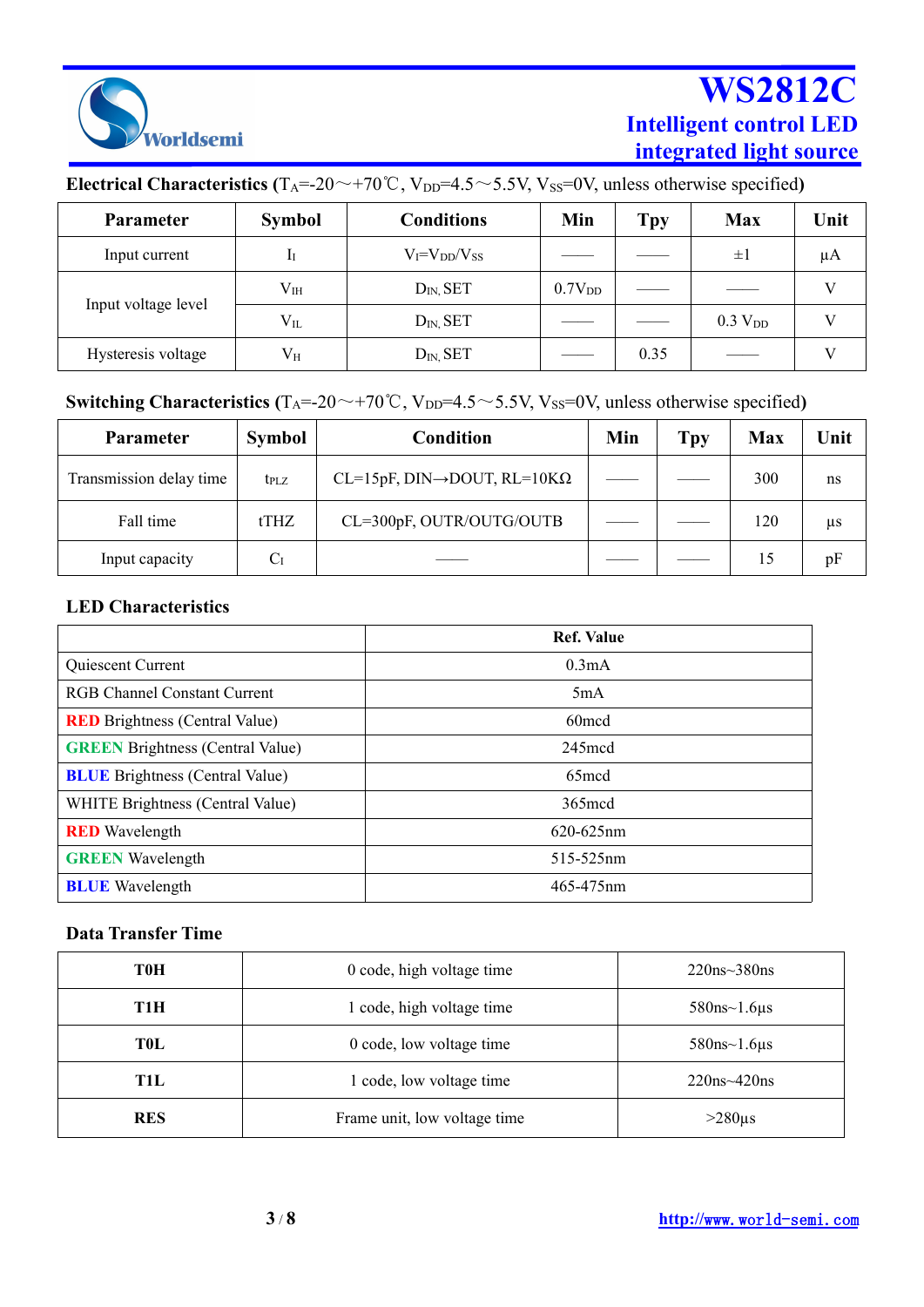

### **Sequence Chart**





### **Data Transmission Method**



Note: The data of D1 is send by MCU, and D2, D3, D4 through pixel internal reshaping amplification to transmit.

### **Composition of 24bit Data**

|--|

Note: Data transmit in order of GRB, high bit data at first.

### **Typical Application Circuit**



Remarks: C1 is the filter capacitor for VDD, its value of 100NF.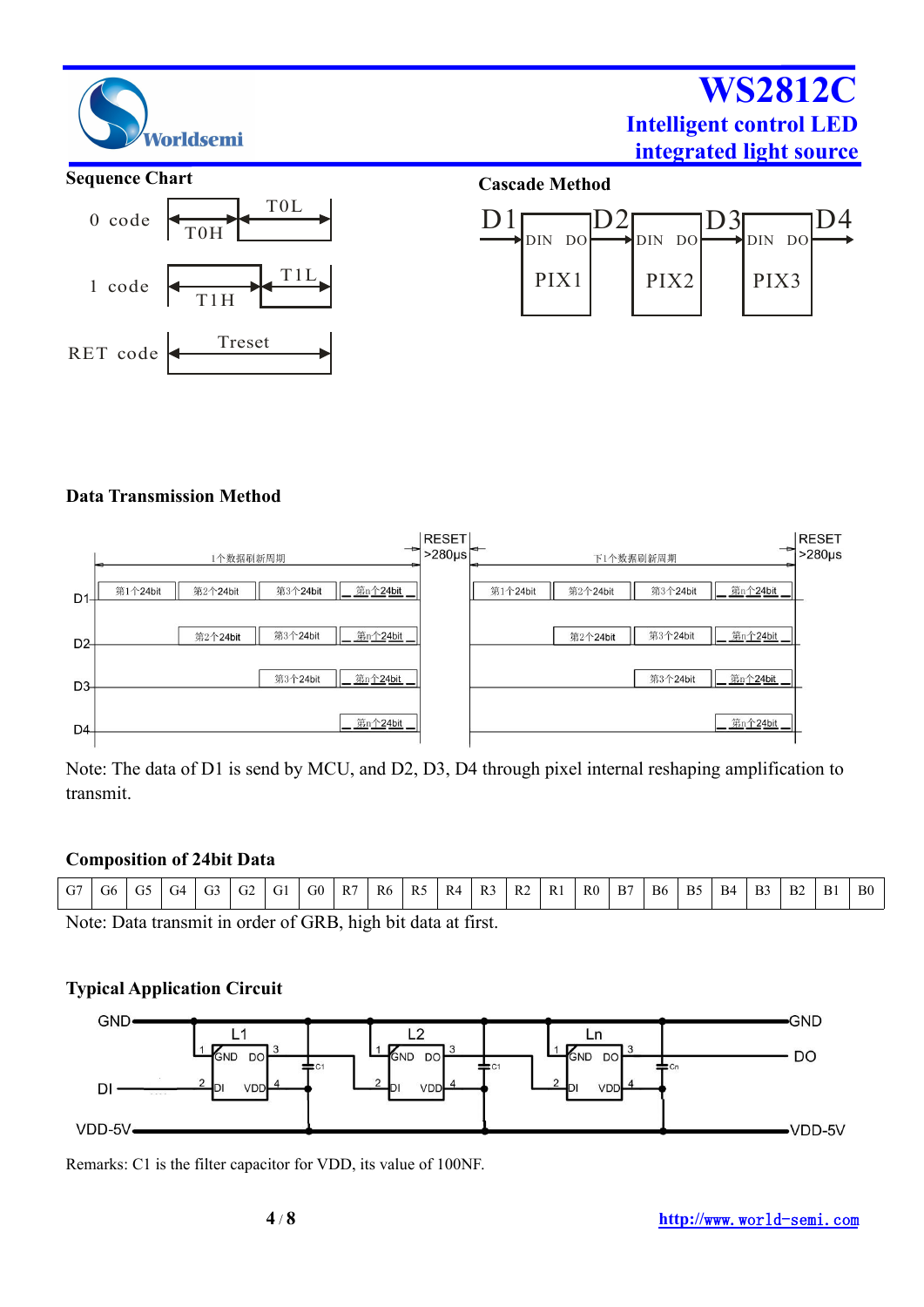

## **Leade-free Reflow (SMT Line)**



| <b>Curve Description</b>                                      | <b>Lead-free Reflow Solder/SMT</b> |
|---------------------------------------------------------------|------------------------------------|
| The lowest preheat temperature (Tsmin)                        | $150^{\circ}$ C                    |
| The highest preheat temperature (Tsmax)                       | $200^{\circ}$ C                    |
| Preheating time (Tsmin to Tsmax) (ts)                         | $60-180S$                          |
| Average rate of temperature rise (Tsmax to Tp)                | $<3^{\circ}$ C/S                   |
| LIQUID REGION temperature (TL)                                | $217^{\circ}$ C                    |
| LIQUID REGION Holding Time (tL)                               | $60-150$ S                         |
| Peak Temperature (Tp)                                         | 245 °C                             |
| High Temperature Region(Tp=- $5^{\circ}$ C) Holding Time (tp) | <10S                               |
| Cooling Rate                                                  | $<6^{\circ}$ C/S                   |
| Room Temperature to Peak Holding Time                         | $<$ 6 min                          |
|                                                               |                                    |

### **Remarks**

- 1. This has to be baked for 48 hours at the baking temperature of 70-75℃ before being used.
- 2. Use up with 2 hours after taking out from oven.
- 3. Please replace the unused LEDs into oven.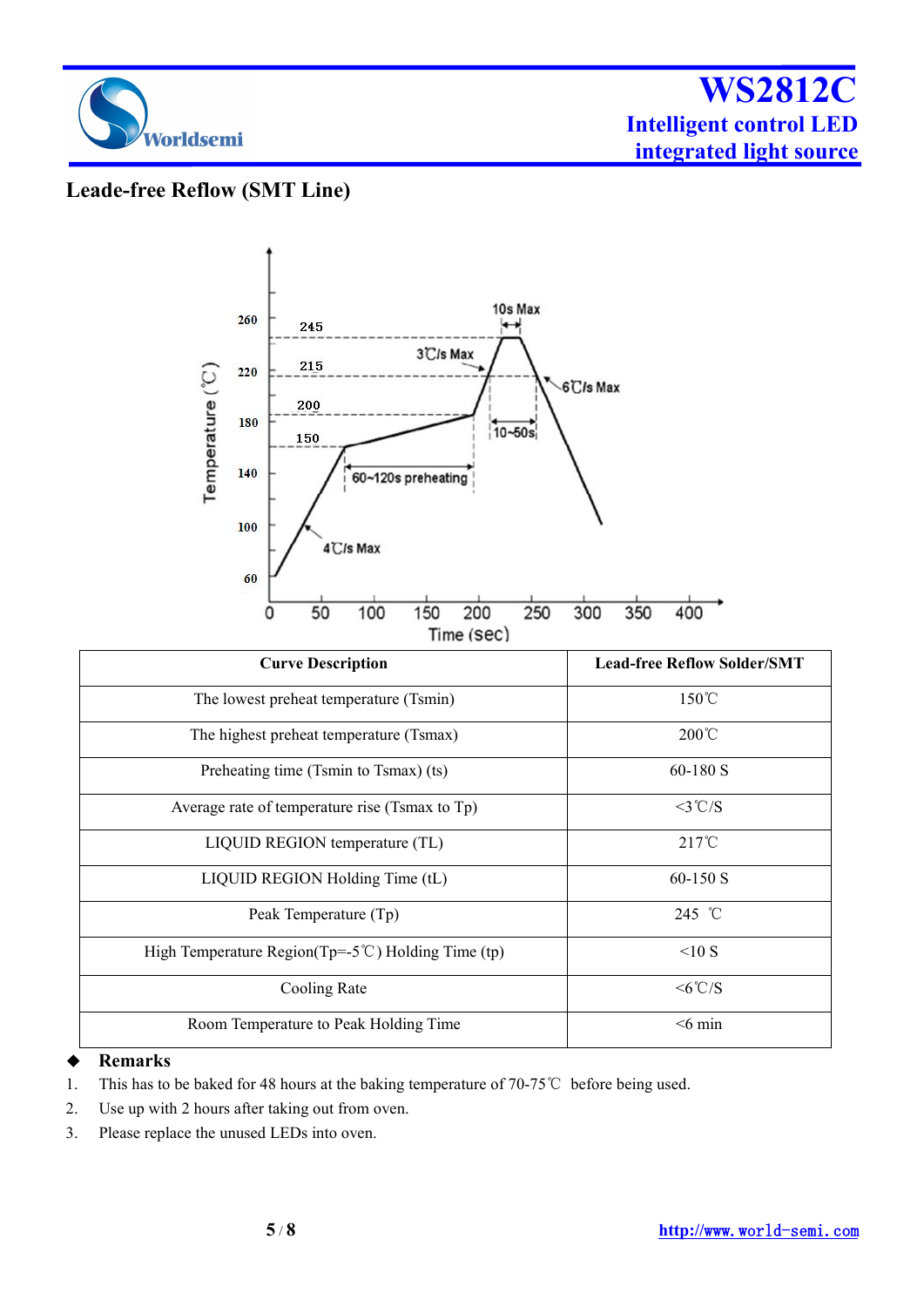

#### **Reflow instruction**

- 1. No more than two times of reflow.
- 2. Do not beat the colloid surface when the material is heated.

### **Manual Soldering instruction**

- 1. Soldering iron's temperature must be under 300℃, and operating time mustbe less than 3 seconds.
- 2. It should be done only once for the manual soldering.

### **Repairing instruction**

Normally, it can't be repaired after reflow. You need to use double-ended solder iron and make sure that whether it will do damage to the LEDs' characteristics when repairing is inevitable.



### **Storing and Transporting**

1.Scope of application

Front side up, moisture-proof and waterproof, no extrusion, no collision and no vibration.

- 2.Storage and its period
- 1 Room temperature sealed storage:  $20^{\circ}\text{C} \sim 30^{\circ}\text{C}$ ,  $40\% \sim 60\% \text{RH}$ , product is valid for ONE week.
- 2 Moisture-proof sealed storage:  $20^{\circ}\text{C} \sim 30^{\circ}\text{C}$ ,  $25\% \sim 60\% \text{RH}$ , product is valid for TWO weeks.

3 Use up with 2 hours after removing from packages.(Environmental conditions for temperature <30℃, relative humidity<60%)

### **Dehumidification**

We would recommend to do dehumidification if they exceed the valid storage period of products or dampened due to other reasons.

Dehumidification Method: 70℃-75℃/48±2 Hours

### **Electrostatic Protection**

LED is an electrostatic sensitive component, although the LED products are with excellent anti-static ability, they will cause a certain damage by any electrostatic discharge. By taking some electrostatic measures to avoid the damages when using the LEDs, such as wearing anti-static gloves and anti-static bracelet, etc...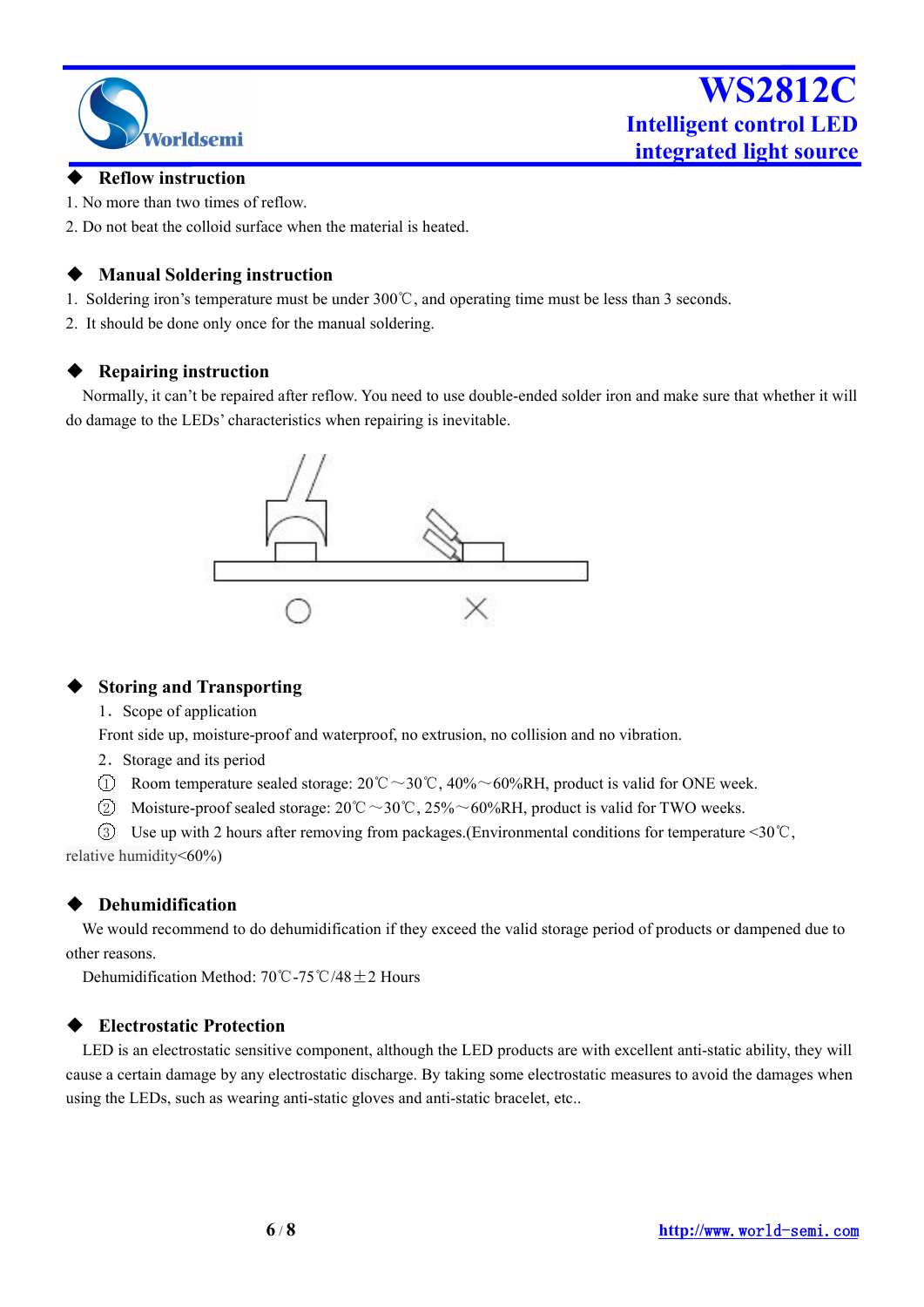

### **Precautions**

Pressing the colloid surface will affect the reliability of LED because the LED is advanced silicone-gel. And therefore precautions should be taken to avoid the strong pressure on the component. It's proper to make the LED be used in safe condition when using a suction nozzle. Silicon packing with soft and elastic, it greatly reduces thermal stresses and unable to bear external mechanical forces. Therefore, preventive measures should be taken in process of manually handling.

1 Clip the LED from its side.



2 Neither directly touch the gel surface with the hand or sharp instrument, it may damage its internal circuit.





3 Not to be double stacked, it may damage its internal circuit.



4 Can not be stored in or applied in the acidic sites of PH<7.